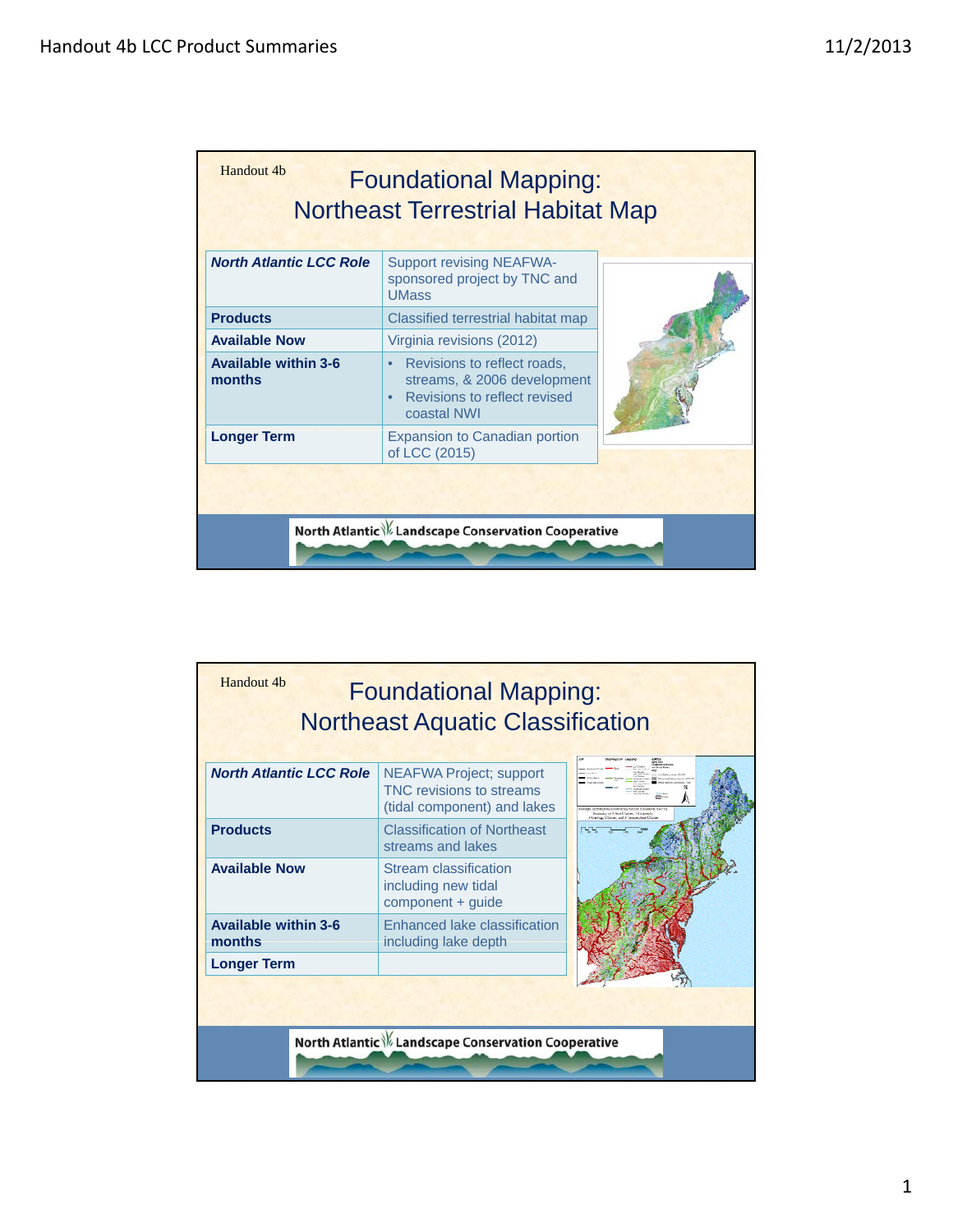| <b>North Atlantic LCC</b><br><b>Role</b> | Sponsoring project by TNC,<br>Mass. DFG, and U. of RI                |  |
|------------------------------------------|----------------------------------------------------------------------|--|
| <b>Products</b>                          | Report and maps testing the<br>classification at 3 spatial<br>scales |  |
| <b>Available Now</b>                     | Crosswalk of ecosystem types<br>and draft maps                       |  |
| <b>Available within 3-6</b><br>months    | Final maps and report                                                |  |
| <b>Longer Term</b>                       | Future phases could include<br>full mapping of North Atlantic        |  |

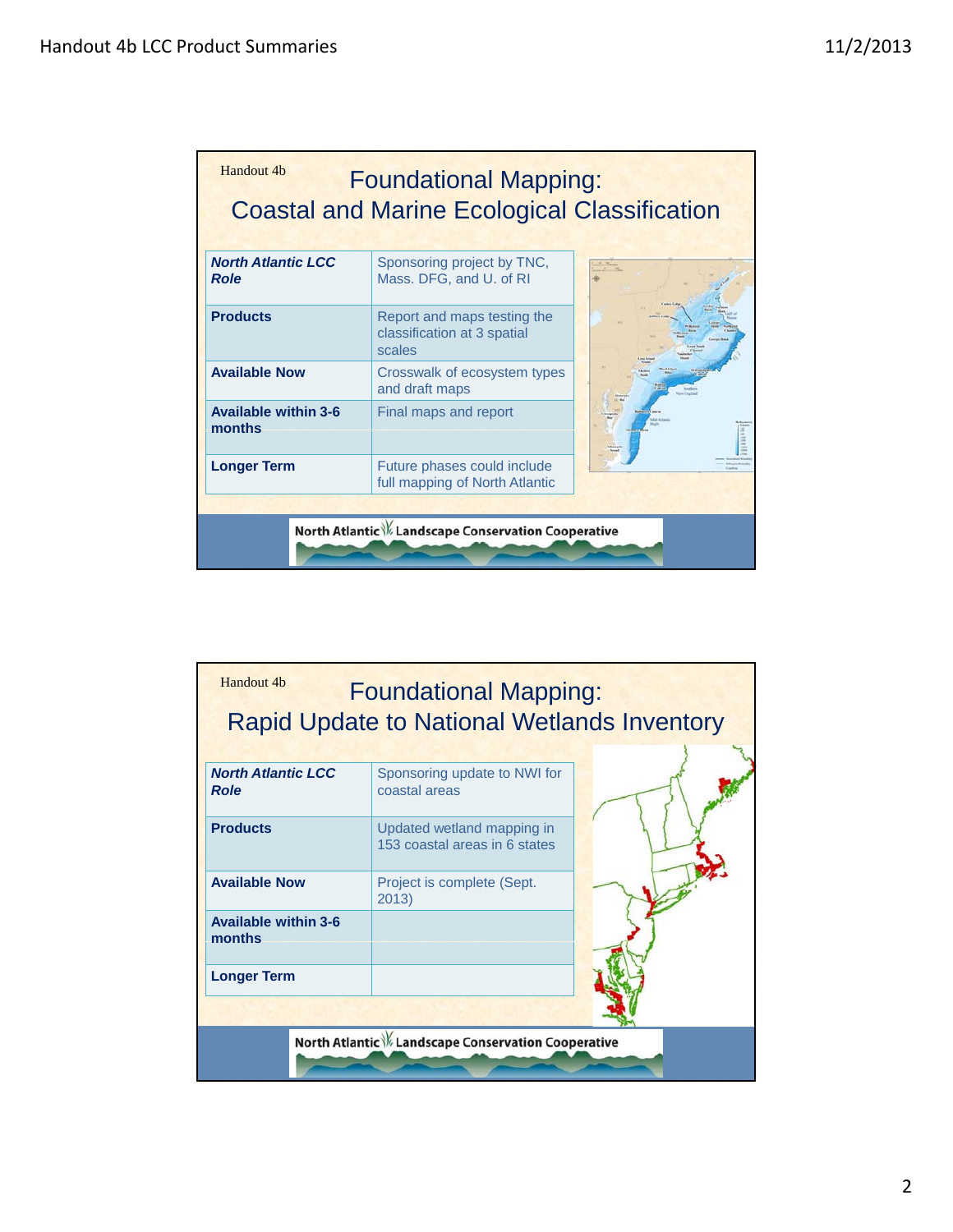| <b>North Atlantic LCC</b><br><b>Role</b> | Sponsoring project;<br>selection to be made<br>Nov. 5, 2013                     |  |
|------------------------------------------|---------------------------------------------------------------------------------|--|
| <b>Products</b>                          | Regional GIS dataset of<br>locations of potential or<br>documented vernal pools |  |
| <b>Available Now</b>                     | (not started)                                                                   |  |
| <b>Available within 3-6</b><br>months    |                                                                                 |  |
| <b>Longer Term</b>                       | Complete dataset and<br>report                                                  |  |

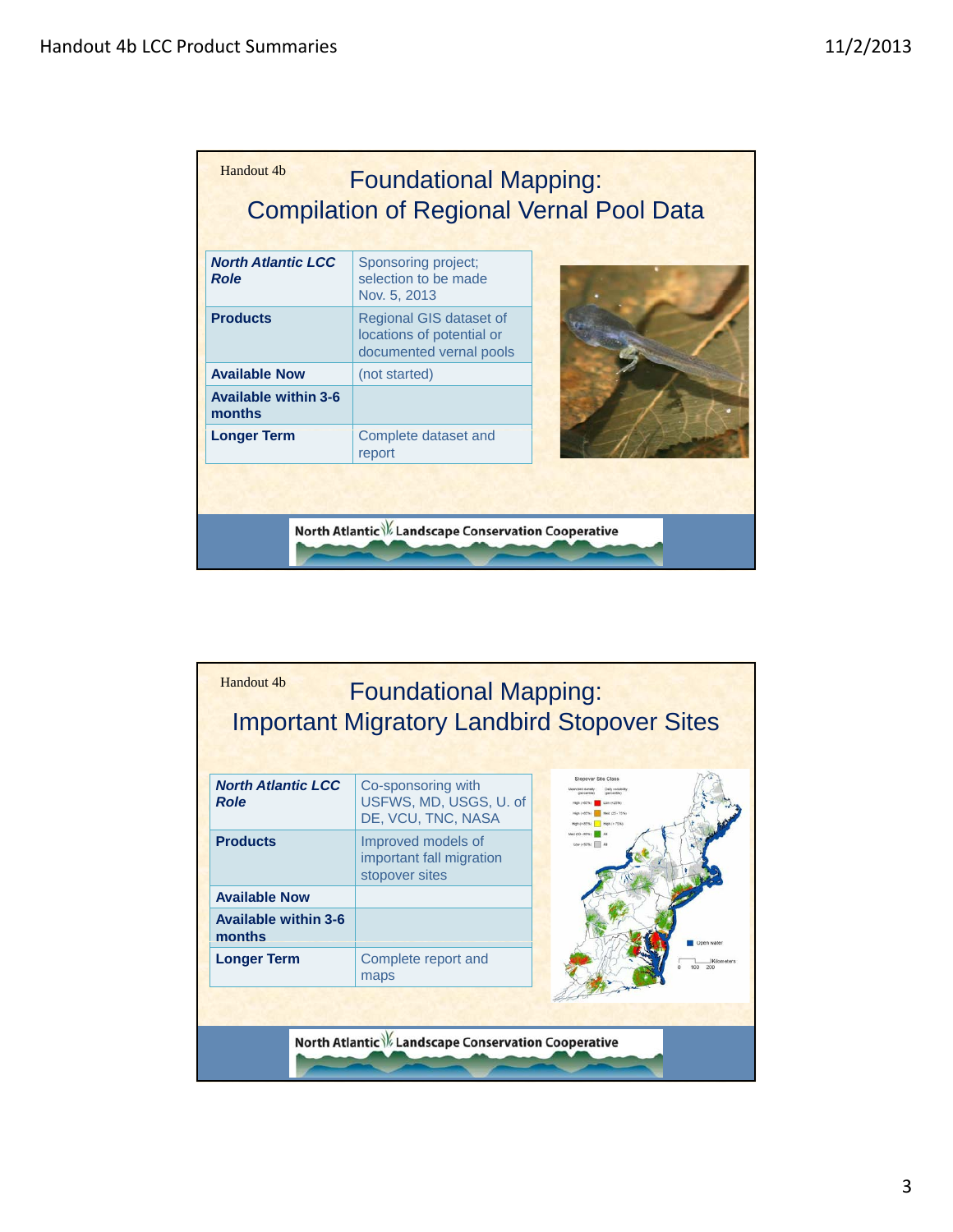

| Handout 4b                               | <b>Vulnerability Assessments:</b><br><b>Habitat Vulnerability to Climate Change</b> |  |
|------------------------------------------|-------------------------------------------------------------------------------------|--|
| <b>North Atlantic LCC</b><br><b>Role</b> | <b>Completing NEAFWA-</b><br>sponsored project by<br>Manomet/NWF                    |  |
| <b>Products</b>                          | 3 reports: terrestrial/wetland;<br>cold water; and coastal<br>habitats              |  |
| <b>Available Now</b>                     | Reports presented to<br>NEAFWA; northeast climate<br>database (neclimateus.org)     |  |
| <b>Available within 3-6</b><br>months    | Revised reports to reflect<br>peer review                                           |  |
| <b>Longer Term</b>                       |                                                                                     |  |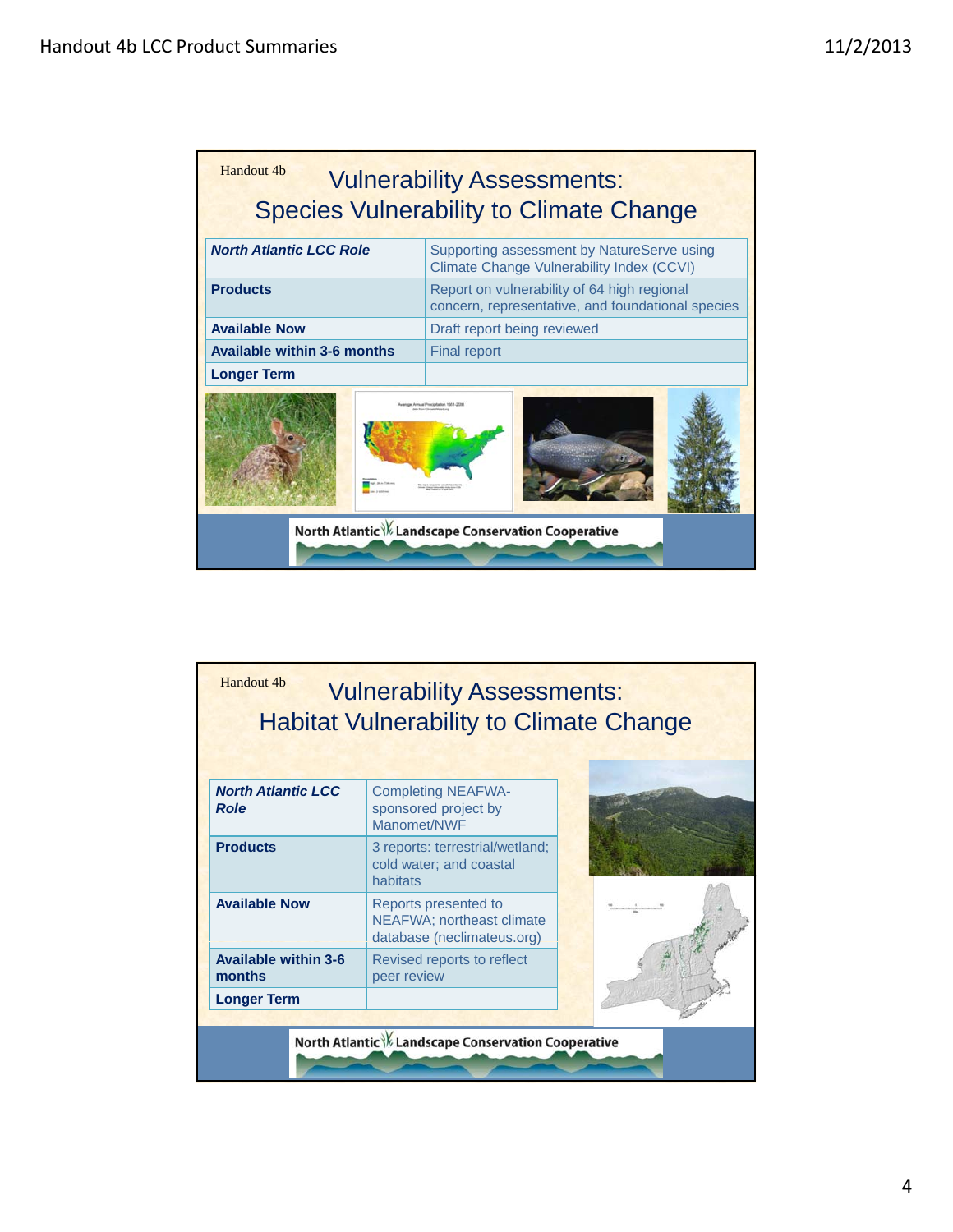| Handout 4b<br><b>Conservation Design:</b><br><b>Designing Sustainable Landscapes</b> |                                                                                                                                                 |  |
|--------------------------------------------------------------------------------------|-------------------------------------------------------------------------------------------------------------------------------------------------|--|
| <b>North Atlantic LCC</b><br><b>Role</b>                                             | Sponsoring project led by UMass<br>Amherst                                                                                                      |  |
| <b>Products</b>                                                                      | Extensive spatial datasets, current and<br>future species capability and ecological<br>integrity, decision support tool for<br>landscape design |  |
| <b>Available Now</b>                                                                 | Selected spatial data for entire<br>Northeast, including climate                                                                                |  |
| <b>Available within 3-6</b><br>months                                                | Additional regional spatial data<br>Regional models for 10 rep. species<br>Pilot design effort in CT River<br>watershed                         |  |
| <b>Longer Term</b>                                                                   | Complete datasets, regional &<br>subregional landscape conservation<br>design tools (June 2014)                                                 |  |
| North Atlantic \% Landscape Conservation Cooperative                                 |                                                                                                                                                 |  |

| Handout 4b                            | <b>Conservation Design:</b><br><b>Aquatic and Coastal Decision Support Tools</b>                                                      |  |
|---------------------------------------|---------------------------------------------------------------------------------------------------------------------------------------|--|
| <b>North Atlantic LCC Role</b>        | Sponsoring projects led by USGS<br>and Downstream Strategies                                                                          |  |
| <b>Products</b>                       | Aquatic data and species models,<br>forecasts and decision support<br>tools                                                           |  |
| <b>Available Now</b>                  | Prototype web tool for stream<br>conditions, climate change, and<br>brook trout occurrence                                            |  |
| <b>Available within 3-6</b><br>months | Projections of future stream flow<br>and temperature<br><b>Brook trout forecasts</b><br>Pilot models for 2 other species<br>$\bullet$ |  |
| <b>Longer Term</b>                    | Multi-species decision support tools<br>for restoration and conservation                                                              |  |
|                                       | North Atlantic \% Landscape Conservation Cooperative                                                                                  |  |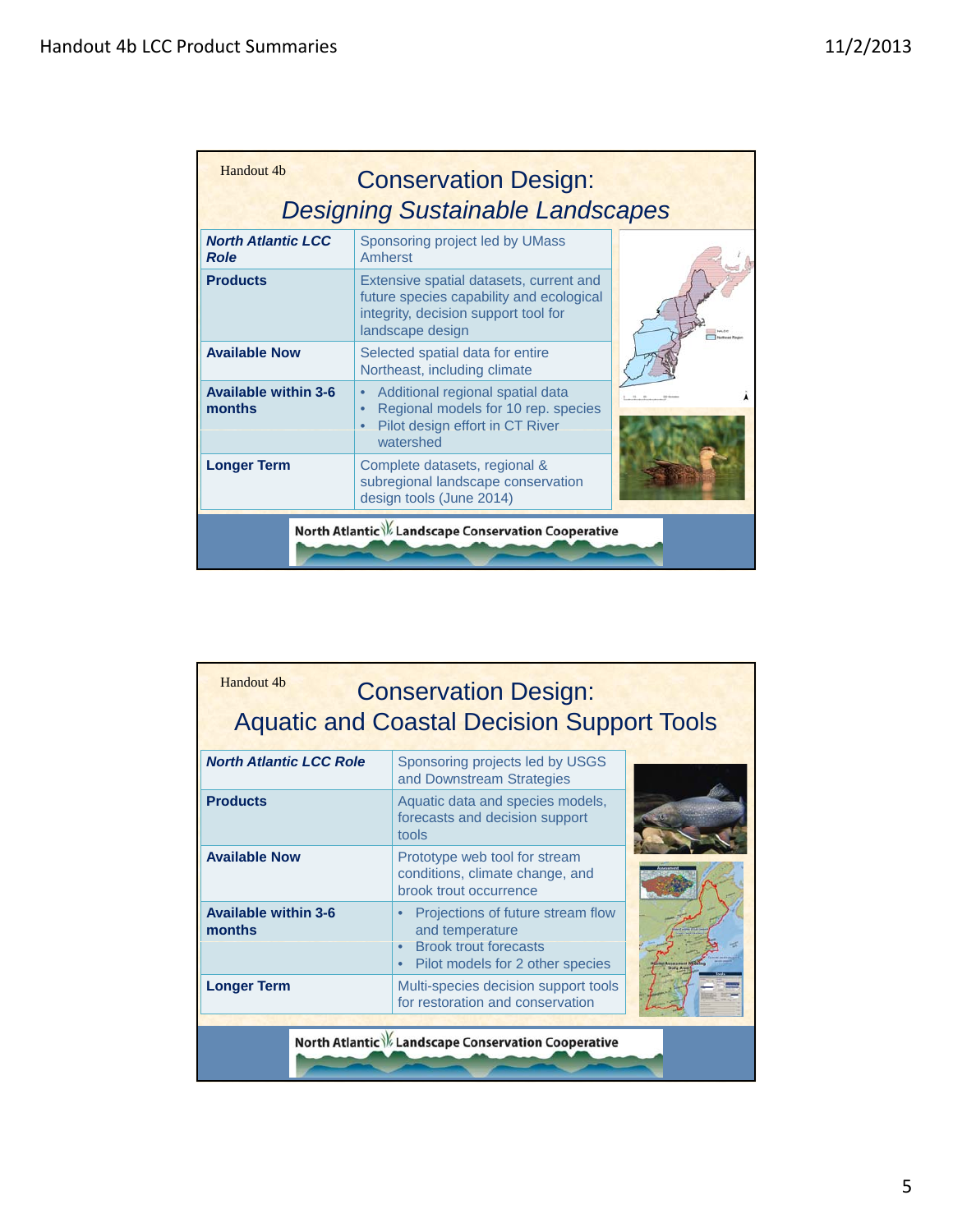| <b>North Atlantic LCC Role</b>        | Sponsoring project led by State of<br>Maine, U. of Maine, and Clemson |
|---------------------------------------|-----------------------------------------------------------------------|
| <b>Products</b>                       | Species models for 60+ priority<br>herp. species; PARCA report        |
| <b>Available Now</b>                  | Pilot species models for Maine                                        |
| <b>Available within 3-6</b><br>months | Regional species models<br>C.C. Vulnerability reviews                 |
| <b>Longer Term</b>                    | Full PARCA report and<br>recommendations                              |

| Handout 4b                               | <b>Conservation Design:</b>                                                                                                                  |                                                                                                                                                                                              |
|------------------------------------------|----------------------------------------------------------------------------------------------------------------------------------------------|----------------------------------------------------------------------------------------------------------------------------------------------------------------------------------------------|
|                                          |                                                                                                                                              | <b>Decision Support Tools for Sea-level Rise Impacts</b>                                                                                                                                     |
| <b>North Atlantic LCC</b><br><b>Role</b> | <b>NE Climate Science</b><br>Center project to USGS;<br><b>LCC</b> facilitated model<br>development through<br>structured decision<br>making | Virtually Certain<br>Very Likely<br>44°N<br>0.9<br>MF<br>0.8 Likely<br>40°N<br>0.7<br>New York, NY<br>0.6                                                                                    |
| <b>Products</b>                          | Geospatial data on SLR,<br>decision support models                                                                                           | Chesapeake Bay<br>$36^{\circ}N$<br>chabity<br>Outer Banks<br>0.5 About as Likely<br>North Carolina<br>As Not                                                                                 |
| <b>Available Now</b>                     |                                                                                                                                              | 0.4<br>$32^\circ N$<br>Charleston, SC<br>0.3                                                                                                                                                 |
| <b>Available within 3-6</b><br>months    | Initial regional decision<br>model                                                                                                           | Unlikely<br>0.2<br>28°N<br>0.1<br>a) Probability of Shoreline<br>Change < -1 m/vi<br>Very Unlikely<br>Miami, FL<br>$24^{\circ}$ N<br>Exceptionally Unlikely<br>80°W<br>76° W<br>68°W<br>72°W |
| <b>Longer Term</b>                       | Reports, tools, and<br>recommendations                                                                                                       |                                                                                                                                                                                              |
|                                          | North Atlantic \% Landscape Conservation Cooperative                                                                                         |                                                                                                                                                                                              |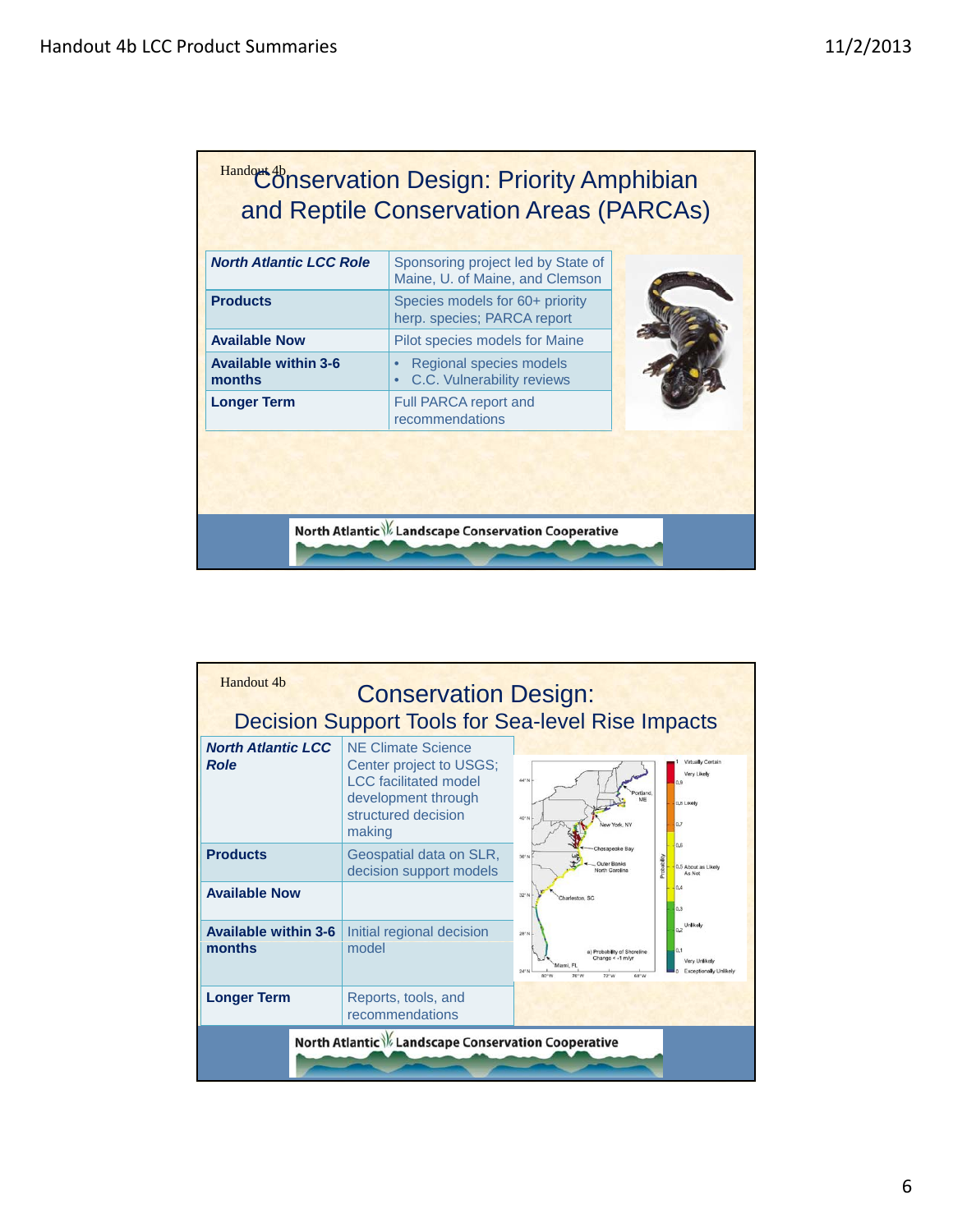| Handout 4b                               | <b>Conservation Design:</b><br><b>Permeable Landscapes for SGCNs</b>                    | Permanhility: Regional Floor Patterns                                                                                                                                                                                                                       |
|------------------------------------------|-----------------------------------------------------------------------------------------|-------------------------------------------------------------------------------------------------------------------------------------------------------------------------------------------------------------------------------------------------------------|
| <b>North Atlantic LCC</b><br><b>Role</b> | Sponsoring project by TNC                                                               | a failer archaeol C-2 stadius and a<br>center of the desired deviations<br>they be aware (1983) to 18 street and also in<br>in 10 mm 40 17 streamfored also institute<br>and accessory (1917). It returns all the to<br>and it is a 7 streament due instead |
| <b>Products</b>                          | Report and dataset on relative<br>permeability (connectivity) of<br>landscape for SGCNs |                                                                                                                                                                                                                                                             |
| <b>Available Now</b>                     |                                                                                         |                                                                                                                                                                                                                                                             |
| <b>Available within 3-6</b><br>months    | Initial datasets and results                                                            |                                                                                                                                                                                                                                                             |
| <b>Longer Term</b>                       | Final report and data (Spring<br>2014)                                                  |                                                                                                                                                                                                                                                             |
|                                          |                                                                                         |                                                                                                                                                                                                                                                             |
|                                          | North Atlantic \% Landscape Conservation Cooperative                                    |                                                                                                                                                                                                                                                             |

| <b>North Atlantic LCC</b>                                     | <b>Conservation Design:</b><br><b>Piping Plovers and Sea-level Rise</b><br>Sponsoring project by Virginia            |  |
|---------------------------------------------------------------|----------------------------------------------------------------------------------------------------------------------|--|
| <b>Role</b><br><b>Products</b>                                | <b>Tech</b><br>Assessment of threats to<br>Piping Plover from SLR and<br>recommendations for habitat<br>conservation |  |
| <b>Available Now</b><br><b>Available within 3-6</b><br>months | Final report including case<br>studies (Dec. 2013)                                                                   |  |
| <b>Longer Term</b>                                            |                                                                                                                      |  |
|                                                               | North Atlantic \% Landscape Conservation Cooperative                                                                 |  |